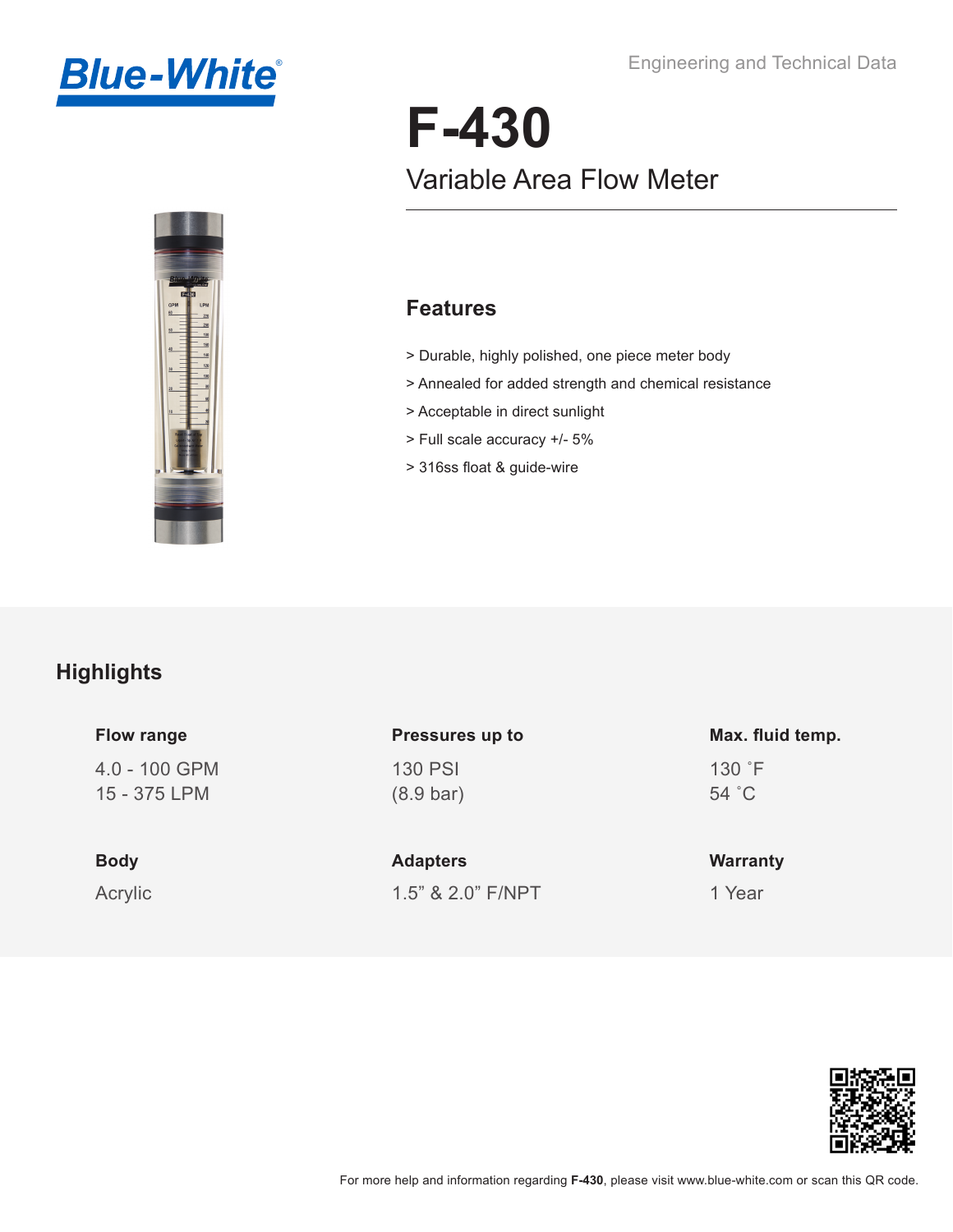### **Engineering Specifications**

| <b>Maximum Working Pressure (Excluding pump tubes)</b> | 130 psi (8.9 bar) @ 70 °F (21 °C)       |
|--------------------------------------------------------|-----------------------------------------|
| <b>Maximum Fluid Temperature</b>                       | 130°F (54 °C) @ 0 PSI                   |
| <b>Full Scale Accuracy</b>                             | $+/- 5%$                                |
| <b>Calibration Fluid</b>                               | Water, specific gravity 1.0             |
| <b>Scale Length</b>                                    | 5" (127mm)                              |
| <b>Environment</b>                                     | Acceptable for direct sunlight exposure |
| <b>Maximum Pressure Drop</b>                           | 3 PSI                                   |
| <b>Approximate Shipping Weight</b>                     | 6 lb $(2.7kg)$                          |



# **Maximum Temperature vs. Pressure**

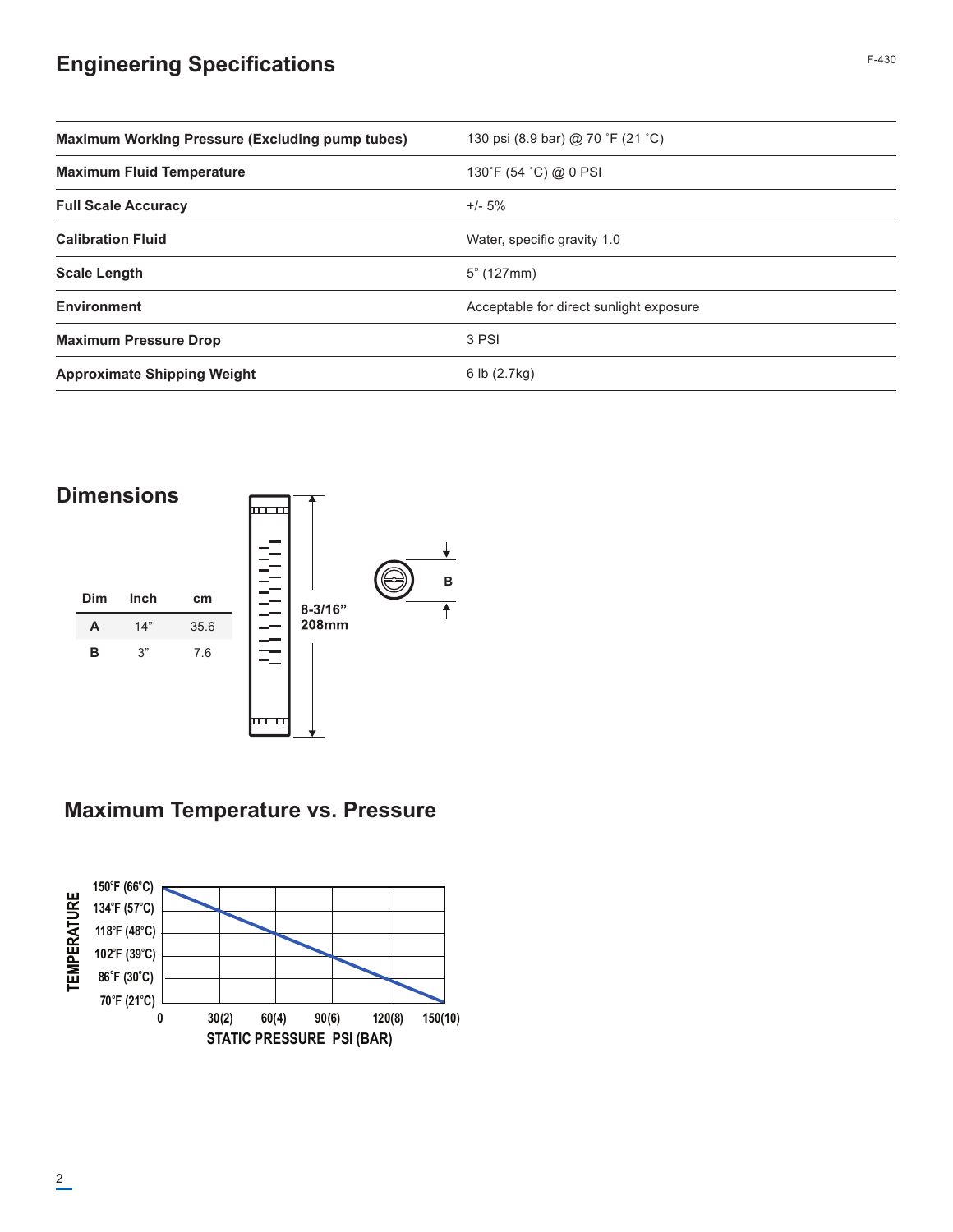### **Materials of Construction** F-430

| <b>Wetted Components:</b> |                                                  |
|---------------------------|--------------------------------------------------|
| <b>Meter Body</b>         | Cast acrylic rod                                 |
| <b>Adapters</b>           | PVC, (optional CPVC and Polypropylene available) |
| <b>Guide Rod Holder</b>   | Polysulfone                                      |
| <b>O-ring Seals</b>       | Viton <sup>®</sup>                               |
| <b>Float</b>              | 316ss                                            |
| <b>Guide Rod</b>          | 316ss                                            |

# **Output Specifications**

| <b>Model</b> | <b>Feed Rate</b> |            | <b>Max Pressure</b> | <b>Max Temperature</b> | <b>Float Material</b> |  |
|--------------|------------------|------------|---------------------|------------------------|-----------------------|--|
|              | <b>GPM</b>       | <b>LPM</b> | PSI (bar)           | $\hat{F}$ (°C)         |                       |  |
| F-43040LNS   | $4 - 40$         | $15 - 150$ | 130(8.9)            | 70 (21)                | 316ss                 |  |
| F-43060LNS   | $6 - 60$         | $20 - 230$ | 130(8.9)            | 70 (21)                | 316ss                 |  |
| F-43080LNS   | $8 - 80$         | $30 - 300$ | 130(8.9)            | 70 (21)                | 316ss                 |  |
| F-43100LNS   | $20 - 100$       | 75-375     | 130(8.9)            | 70 (21)                | 316ss                 |  |